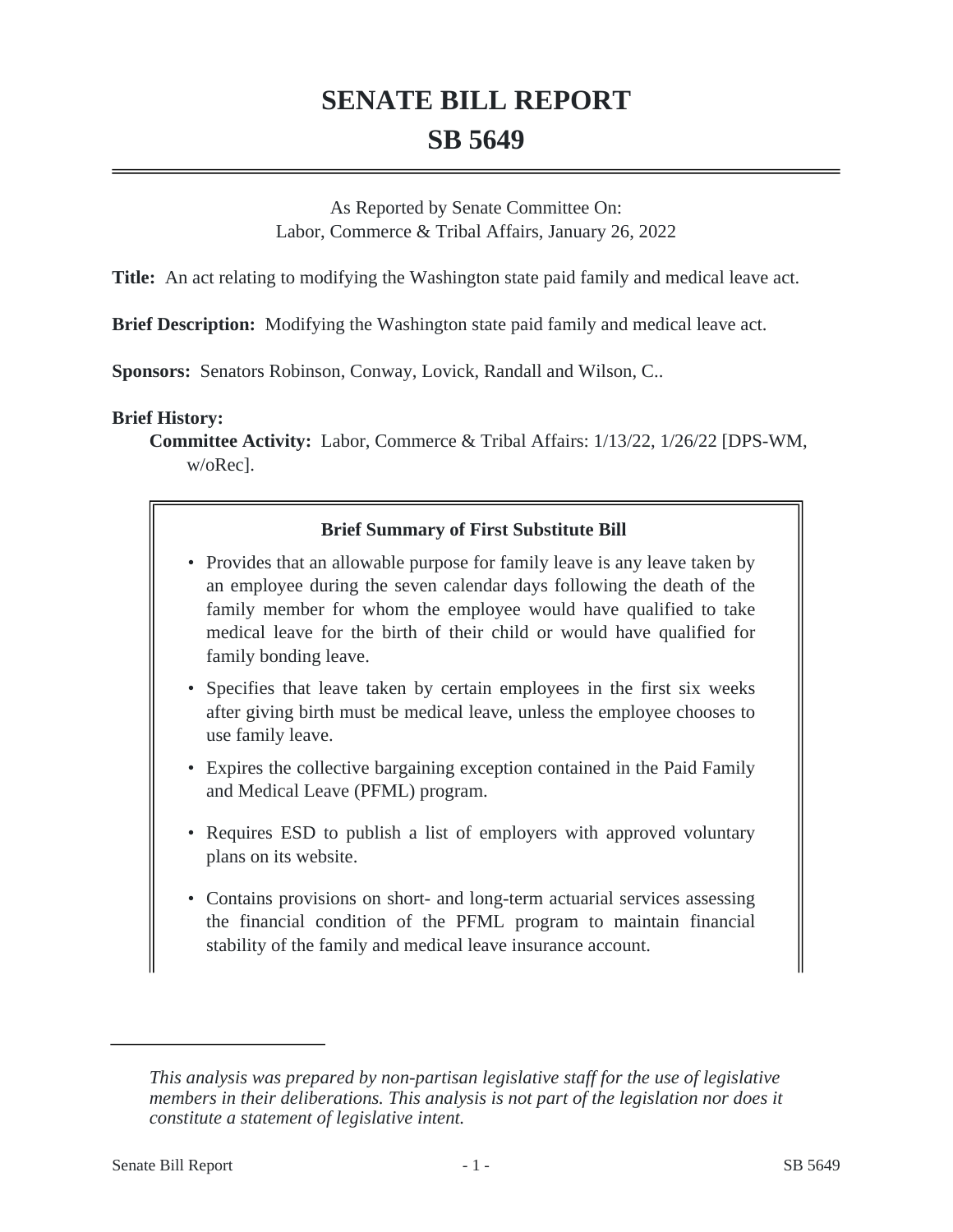• Creates a legislative task force on PFML program premiums and requires a Joint Legislative Audit and Review Committee report.

#### **SENATE COMMITTEE ON LABOR, COMMERCE & TRIBAL AFFAIRS**

**Majority Report:** That Substitute Senate Bill No. 5649 be substituted therefor, and the substitute bill do pass and be referred to Committee on Ways & Means.

Signed by Senators Keiser, Chair; Conway, Vice Chair, Labor; Stanford, Vice Chair, Commerce & Tribal Affairs; King, Ranking Member; Rivers, Robinson and Saldaña.

**Minority Report:** That it be referred without recommendation. Signed by Senators Braun and Schoesler.

**Staff:** Matt Shepard-Koningsor (786-7627)

**Background:** Paid Family and Medical Leave Overview. In 2017, the Paid Family and Medical Leave (PFML) program was enacted to provide partial wage replacement to employees on leave for specified family and medical reasons. Employees are eligible for PFML benefits after working 820 hours in a qualifying period. Premium collection began on January 1, 2019, and benefits were payable as of January 1, 2020. The Employment Security Department (ESD) administers the PFML program.

Qualified employees are eligible for the following maximum leave amounts per calendar year:

- up to 12 weeks of paid family or medical leave;
- up to 16 weeks of leave when family and medical leave are used in combination; and
- an additional two weeks of leave due to pregnancy complications.

Paid Family Leave. Paid family leave benefits are provided when an employee is bonding after the birth or placement of a child under the age of 18; because of a family member's serious health condition; or for a military exigency.

Paid Medical Leave. Paid medical leave benefits are provided for an employee's own serious health condition. A serious health condition is defined by statute and has the same meaning as in the federal Family and Medical Leave Act and its regulations. A serious health condition includes, among other things, any period of incapacity due to pregnancy or for prenatal care.

Certification of Serious Health Condition. If applicable, when applying for paid family or medical leave, ESD requires the employee to submit a certification of a serious health condition form. The form contains information provided by the employee and their health care provider.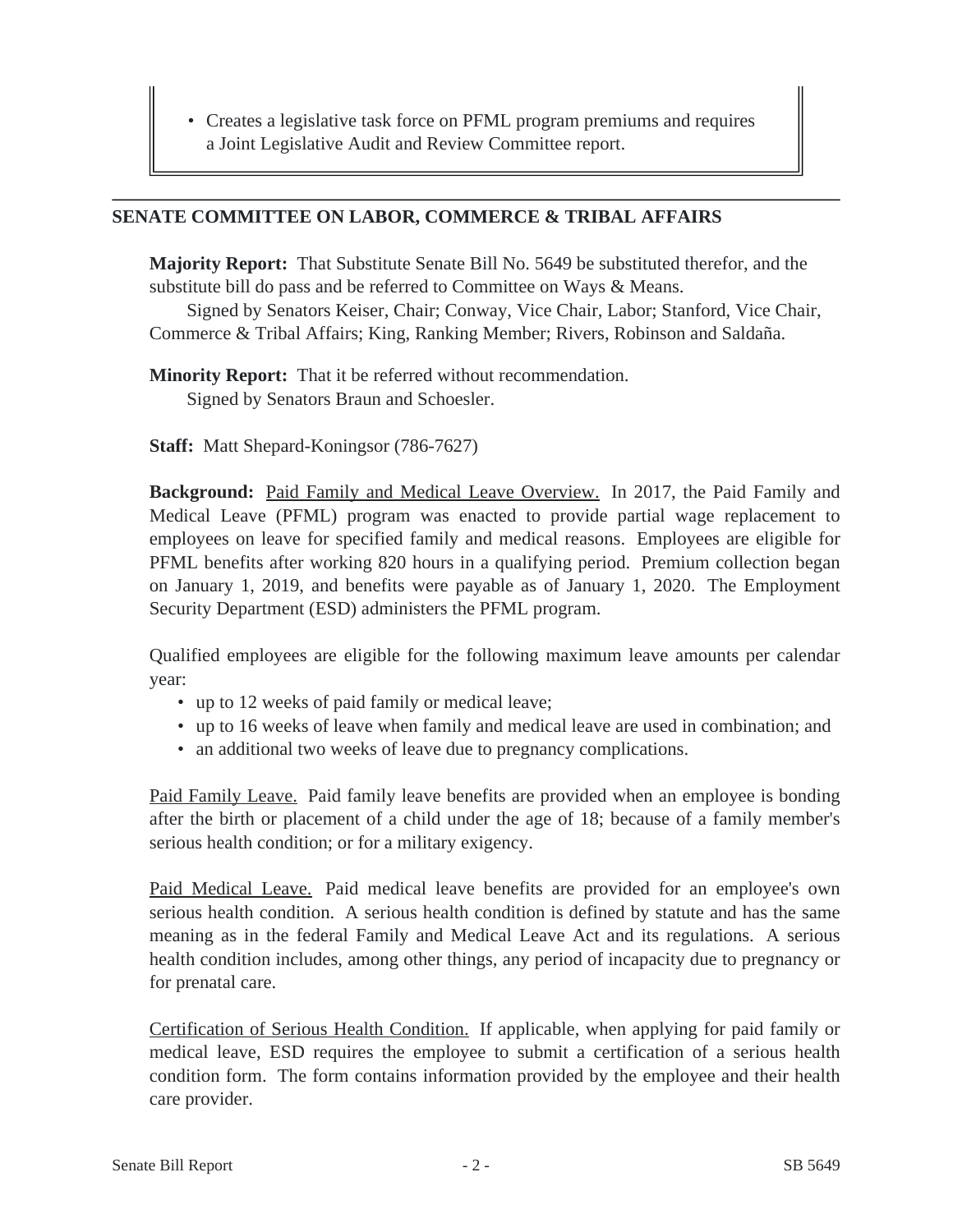Collective Bargaining Agreements. The PFML program does not require any party to a collective bargaining agreement (CBA) in existence on October 19, 2017, to reopen negotiations of the CBA or to apply any of the rights and responsibilities under the PFML program unless and until the existing CBA is reopened, renegotiated by the parties, or expires.

Confidential Records. Information or records relative to the administration of the PFML program are private and confidential, however, there are certain exceptions determined by where the request originates. Based on this confidentiality, ESD does not publicly list employers that have approved voluntary plans under the PFML program.

Joint Legislative Audit and Review Committee. The Joint Legislative Audit and Review Committee (JLARC) is a committee comprised of an equal number of House of Representative and Senate members, Democrats and Republicans. JLARC conducts performance audits, program evaluations, sunset reviews, and other analyses. Assignments to conduct studies are made by the Legislature and JLARC itself. Based on these assignments, JLARC's non-partisan staff auditors, under the direction of the Legislative Auditor, independently seek answers to audit questions and issue recommendations to improve performance. JLARC's audits are directed to be independent, objective, and accurate.

**Summary of Bill (First Substitute):** "Postnatal" means the first six weeks after birth.

Paid Family Leave. Paid family leave benefits are provided during the seven calendar days following the death of the family member for whom the employee would have qualified for medical leave for the birth of their child; or would have qualified for family leave to bond with their child during the first 12 months after birth, or during the first 12 months after the placement of a child under age 18 with the employee.

Paid Medical Leave. Any paid leave benefits used in the postnatal period by an employee eligible for benefits based on a period of incapacity due to pregnancy or for prenatal care must be medical leave unless the employee chooses to use family leave during the postnatal period. The maximum and minimum weekly benefits, duration, and other conditions and limitations established in the PFML program still apply.

Certification of Serious Health Condition. A certification of a serious health condition form is not required for paid leave benefits used in the postnatal period by an employee eligible for benefits based on a period of incapacity due to pregnancy or for prenatal care.

Collective Bargaining Agreements. The CBA exception in the PFML program expires December 31, 2023.

Confidential Records. ESD must publish, on its website, a current list of all employers that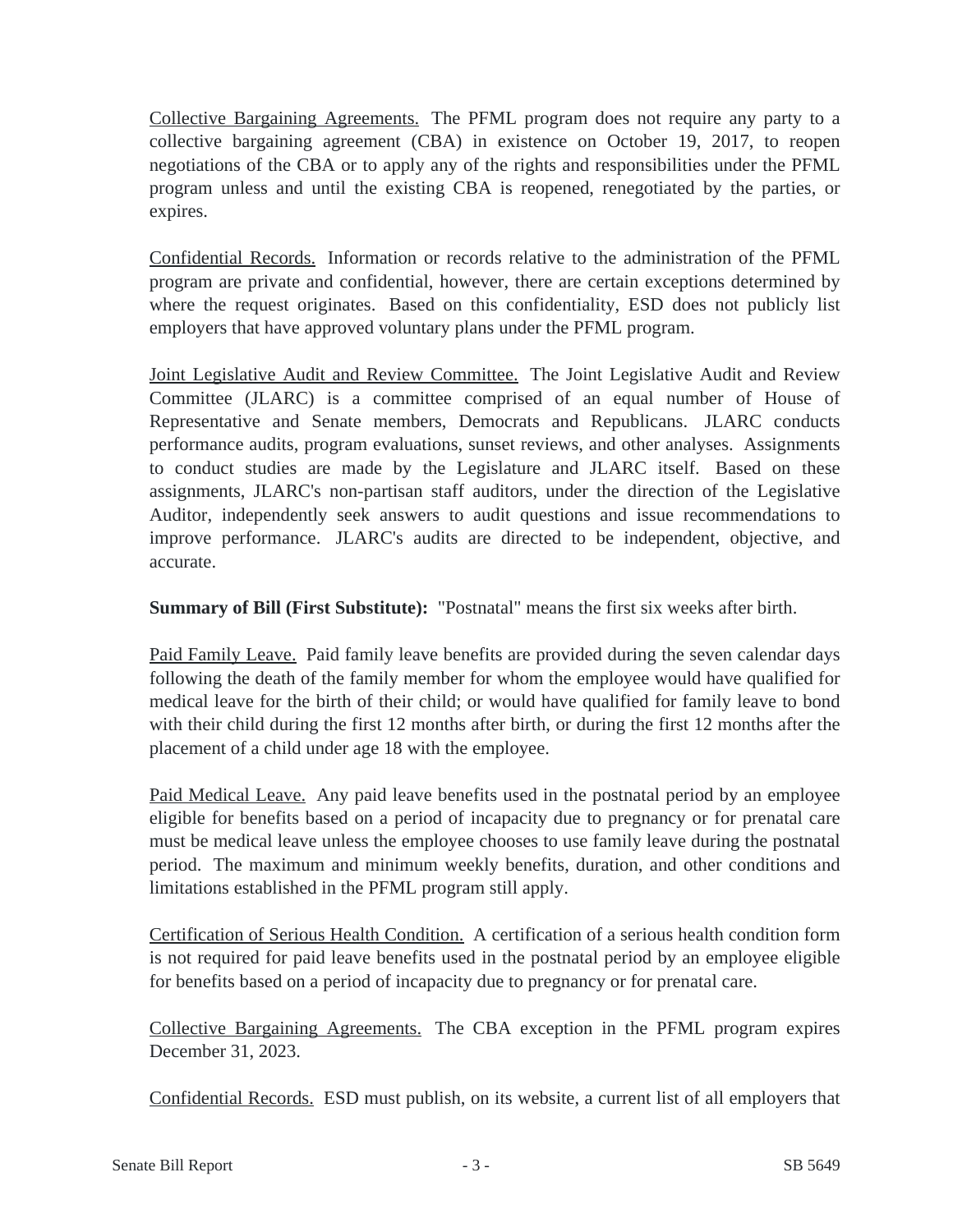have approved voluntary plans under the PFML program.

Actuarial Services, Reports. *Calendar Year 2022.* The Office of Financial Management must enter into an interagency agreement with another agency of either the executive or legislative branch for actuarial services to provide a report to the Legislature by October 1, 2022, on the following:

- the experience and financial condition of the account;
- recommendations to modify the premium provisions in the PFML program to maintain long-term stability and solvency of the account; and
- comparing PFML premium provisions with similar provisions in other states with both paid medical and family leave insurance.

*Calendar Year 2023.* The Office of Actuarial Services (Office) is established within ESD. Beginning January 1, 2023, the Office must report annually, by November 1st, to the Paid Family and Medical Leave Advisory Committee (Advisory Committee) on the:

- financial condition of the Family and Medical Leave Insurance Account (Account); and
- lowest future premium rates necessary to maintain Account solvency in the next four years while limiting premium rate fluctuations.

The report must be submitted to the Legislature in calendar years 2023 through 2028. Beginning October 1, 2023, ESD must report quarterly to the Advisory Committee on premium collections, benefit payments, the Account balance, and other program expenditures.

Legislative Task Force. A legislative task force on PFML program premiums (Task Force) is created with members from both chambers and parties of the Legislature, the voting members of the Advisory Committee, and Governor appointees representing the Governor's Office and ESD. Staff support for the Task Force must be provided by nonpartisan legislative staff. The Task Force must convene its first meeting by November 4, 2022, and issue a final report to the Governor and Legislature by January 4, 2023.

Joint Legislative Audit and Review Committee. By October 1, 2024, JLARC must conduct a performance audit analyzing the implementation of the PFML program. The analysis must include, at a minimum, the following components:

- evaluation of ESD's decision making and communication methods;
- determination of whether current organization and service delivery models are the most efficient available, and whether they meet the needs of current and future workers;
- evaluation of whether ESD prepares financial information in accordance with generally accepted accounting principles;
- evaluation of Account solvency; and
- recommending administrative and legislative changes to improve PFML program efficiency.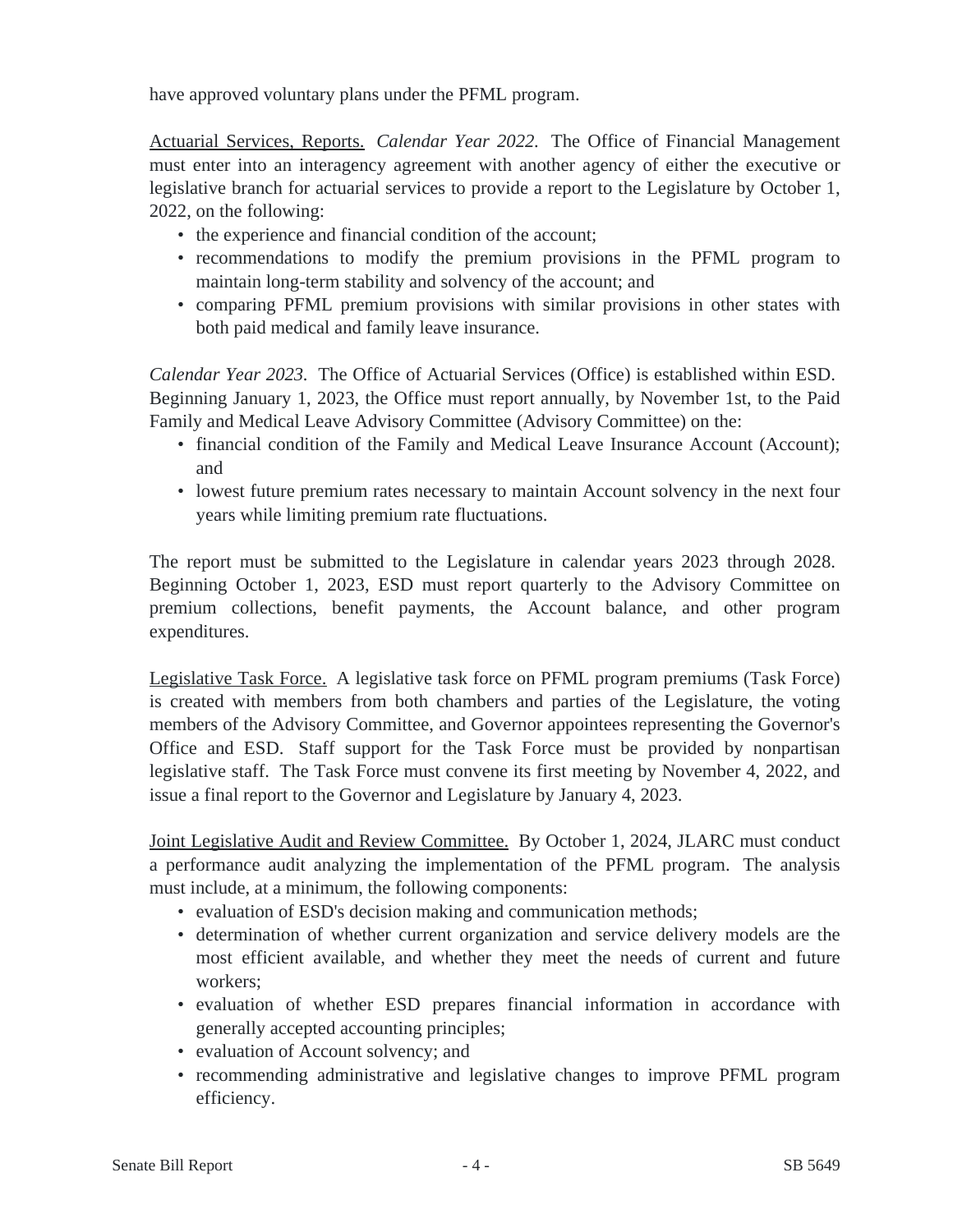Other. Beginning July 1, 2022, and until 12 months after the COVID state of emergency, ESD must ask PFML program applicants whether their requested leave is related to the COVID-19 pandemic. Such disclosures are limited to monitoring potential impacts on the solvency and stability of the Account and subject to certain privacy and data sharing provisions.

# **EFFECT OF CHANGES MADE BY LABOR, COMMERCE & TRIBAL AFFAIRS COMMITTEE (First Substitute):**

- Provides that an allowable purpose for family leave is any leave taken by the employee during the seven calendar days following the death of the family member for whom the employee would have qualified for medical leave for the birth of their child; or would have qualified for family leave for bonding with their child during the first 12 months after birth, or the first 12 months after the placement of a child under 18 with the employee.
- Removes the section that provided a process for an employee to apply prior to their qualifying event and to receive a predetermination from the ESD.
- Establishes an actuarial office within ESD, which must report annually during the calendar years 2023 through 2028, on the financial condition of the PFML program and requires ESD to report on specified fiscal areas of the PFML program.
- Requires ESD, beginning July 1, 2022, and until 12 months after the COVID state of emergency, to ask paid family and medical leave applicants to disclose whether their taking leave is related to the COVID-19 pandemic.
- Requires ESD to report quarterly to the Advisory Committee on premium collections, benefit payments, the Account balance, and other program expenditures beginning October 1, 2023.
- Creates a legislative task force on PFML program premiums.
- Requires OFM to coordinate with another agency for actuarial services relative to the PFML program and report to the Legislature by October 1, 2022.

# **Appropriation:** None.

**Fiscal Note:** Available. New fiscal note requested on January 26, 2022.

# **Creates Committee/Commission/Task Force that includes Legislative members:** Yes.

**Effective Date:** The bill contains several effective dates. Please refer to the bill.

**Staff Summary of Public Testimony on Original Bill:** *The committee recommended a different version of the bill than what was heard.* PRO: This bill contains minor fixes to issues we have heard from ESD, employees, and employers. This bill will help the PFML program operate more effectively. The current requirement that pregnant individuals wait until the medical event has occurred and then submit the application for leave creates